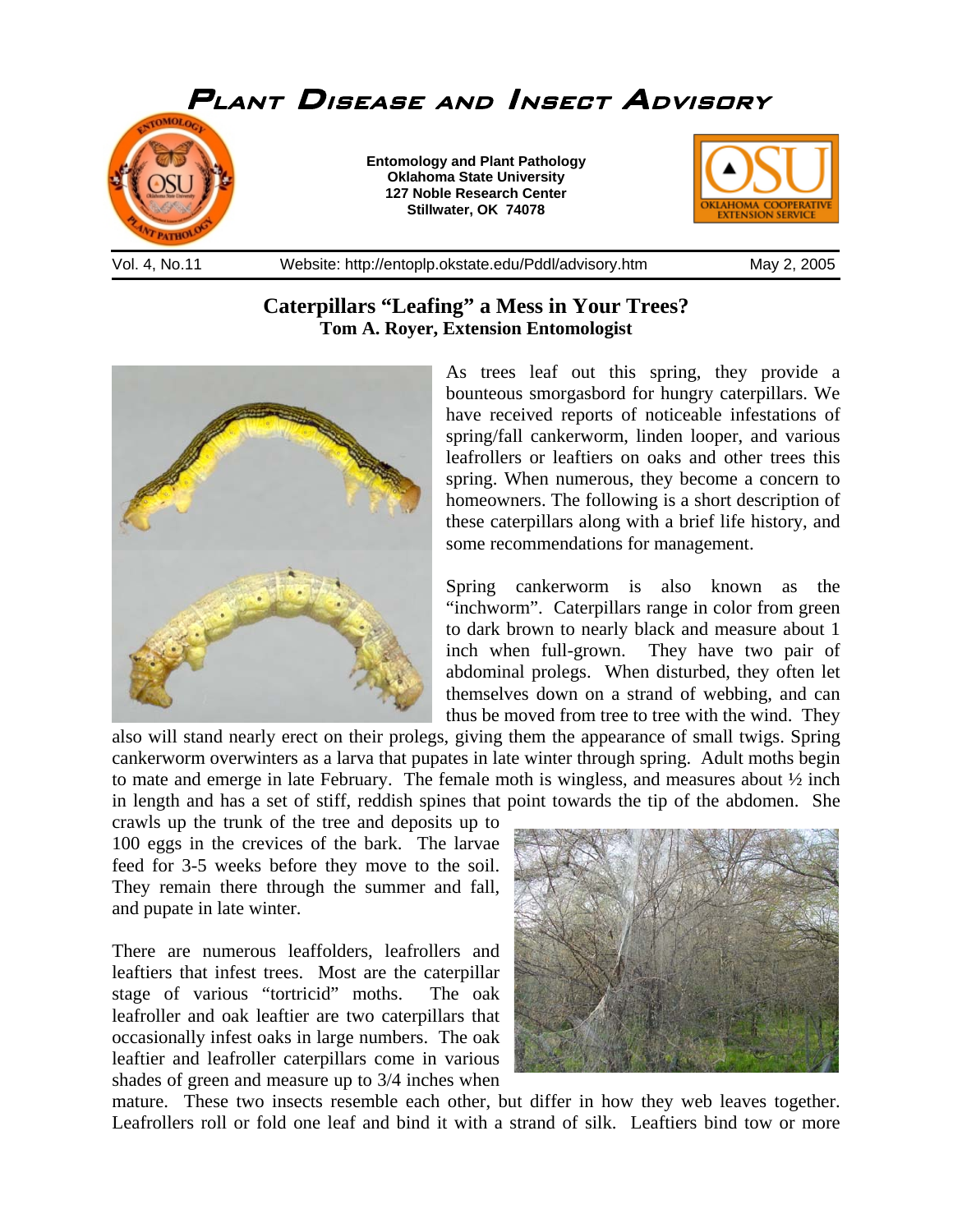

 $\mathcal{L}=\mathcal{L}=\mathcal{L}=\mathcal{L}=\mathcal{L}=\mathcal{L}=\mathcal{L}=\mathcal{L}=\mathcal{L}=\mathcal{L}=\mathcal{L}=\mathcal{L}=\mathcal{L}=\mathcal{L}=\mathcal{L}=\mathcal{L}=\mathcal{L}=\mathcal{L}=\mathcal{L}=\mathcal{L}=\mathcal{L}=\mathcal{L}=\mathcal{L}=\mathcal{L}=\mathcal{L}=\mathcal{L}=\mathcal{L}=\mathcal{L}=\mathcal{L}=\mathcal{L}=\mathcal{L}=\mathcal{L}=\mathcal{L}=\mathcal{L}=\mathcal{L}=\mathcal{L}=\mathcal{$ 

leaves together with strands of silk and feed between them. They may feed in groups when young, but usually feed singly as they mature. These moths undergo one generation each year. They pupate in their leaf nest, on the tips of twigs or in bark crevices. Adult moths will emerge in mid-May and lay eggs on the twigs of host plants that will hatch the following spring.

Both of these caterpillars will drop down on a silken thread when disturbed, creating a nuisance to homeowners that walk under infested trees. Control of either of these

caterpillars is not necessary in most years because their numbers are kept in check by numerous natural enemies such as parasitic flies and wasps, disease, predator insects and birds. Even if the caterpillars become numerous, a healthy tree can withstand a complete defoliation early in the growing season. New transplants, or trees weakened by weather or other factors may require control. These caterpillars are very susceptible to products containing *Bacillus thuringiensis*, such as Javelin<sup>R</sup>, Dipel<sup>R</sup>, Bactospeine<sup>R</sup> or Ortho's<sup>R</sup> B.t. Biospray. This product is less effective on older larvae because they must consume it for effective control. Young and older caterpillars can also be controlled with the naturalyte ingredient spinosad that is found in Conserve<sup>R</sup> and some retail insecticide products as well as other insecticides that are labeled for these pests in ornamentals. Control is best achieved before caterpillars become full-grown, and it is essential to get thorough coverage, since they are often slightly protected within their "nest".

## **Wheat Disease Update Bob Hunger, Extension Plant Pathologist**

Here are some observations I made during the last week around Stillwater and on trips to Marshall, Lahoma, and southwestern OK, as well as observations from Extension Educators and producers in OK and colleagues in other states.

- On April 26, I rated my fungicide trials for foliar diseases. Plants (Jagger) in the trial near Perkins were mostly at the 3/4ths berry stage and had a very low leaf rust incidence/severity (05S was my highest reading). Flag and F-1 leaves (first leaf below a flag leaf) were the only living leaves; all others were dead from lack of water. Plants in the trial near Stillwater, which were at the  $\frac{1}{4}$  to  $\frac{1}{2}$ berry stage) had some powdery mildew low on the plant and leaf rust ratings around the 15S range on flag and F-1 leaves. Around Stillwater in various breeder and demonstration plots, I found leaf rust, stripe rust, and powdery mildew as well as BYDV spots.
- On April 27, I rated breeder plots near Marshall and Lahoma. At Marshall, both stripe rust and leaf rust were present. In contrast, I found primarily stripe rust near Lahoma with leaf rust only at a very low incidence. On susceptible varieties, I had a few ratings for leaf rust at Marshall as high as 90S, but mostly in the 50-65S range. Stripe rust was severe at Marshall, but was more difficult to rate because of sporulation shutting-off. At Lahoma, stripe rust was also starting to shut-down, and a lot of necrosis was associated with the susceptible checks. However, in some plots stripe rust was still quite severe (Figure 1A and 1B).
- On April 28 I participated in field tours in southwestern OK (both near Altus). In this area I saw low incidences/severities of leaf and stripe rust. Most of the wheat in this area was about at the milk stage.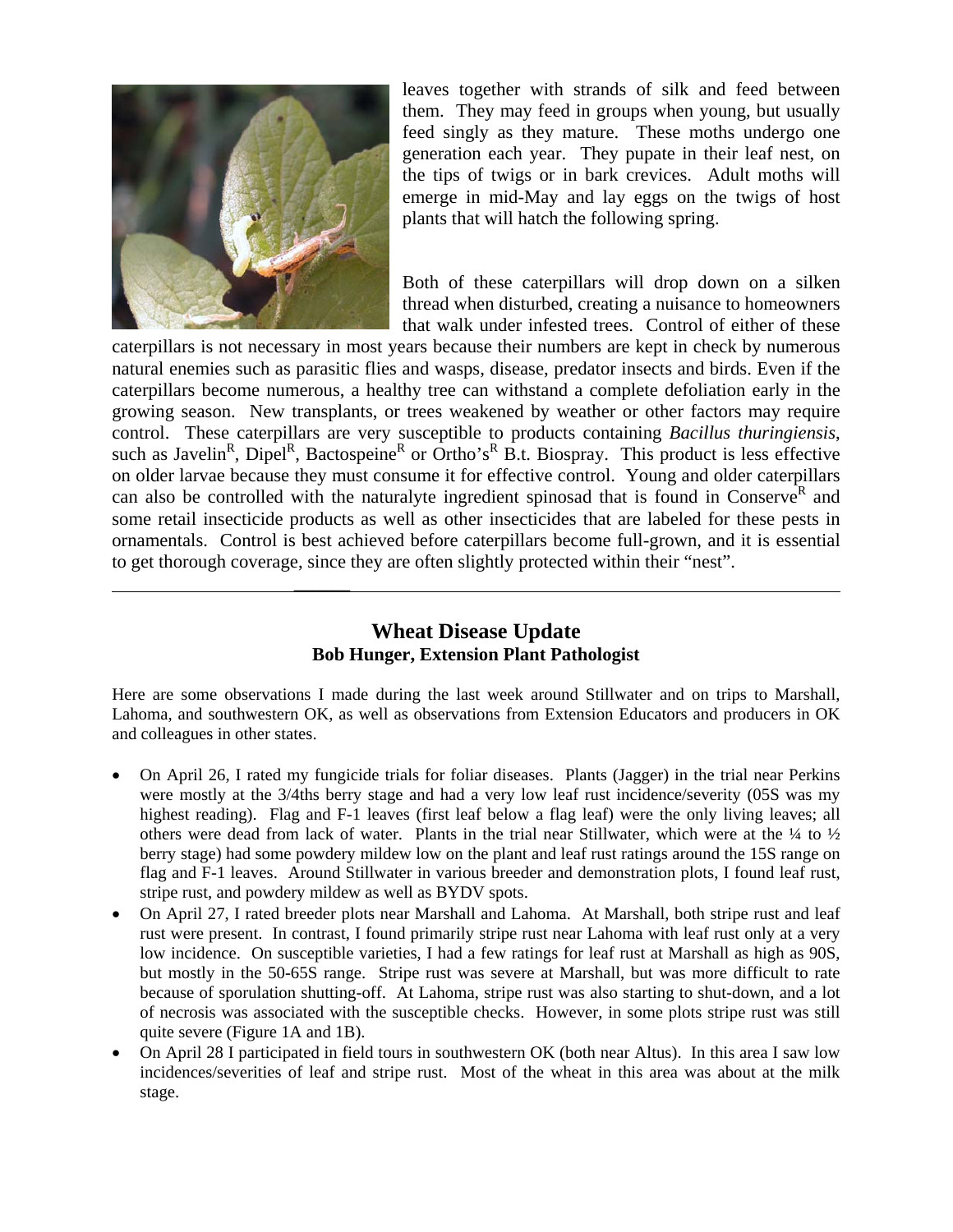• Also near Lahoma, Ray Sidwell and I did find strawbreaker in a sample Ray had. No lodging had yet occurred, but the lesions at the stem bases were consistent with those that occur to this disease (Figure 2).

Other reports from Oklahoma include:

- Bart Cardwell (Garfield County Extension Educator) reported severe stripe rust in a field near Carrier, OK.
- Richard Sherrod (producer near Ponca City) has seen severe rust in his fields.
- Roy Don Hanan (McClain County Extension Educator) sent me a report and pictures of severe stripe rust on 'Custer' in McClain County. The reaction does not look as severe as occurs on fully susceptible varieties, but certainly there will be an impact on yield and test weight because the wheat is mostly at the "finishing-flowering" stage.
- Rick Kochenower (Area Research & Extension Specialist Panhandle) reported spraying of many acres in northwestern OK because of rust (primarily stripe rust)

Below are some reports from other states:

• Arkansas (April 18): Wheat plots at Marianna (east-central Arkansas) were heading to flowering, and stripe rust had increased a lot since I was there 10 days ago. Hot spots in susceptible varieties were >90%. Temperatures are still favorable, but insufficient moisture may be limiting spread. When I looked real hard I did find a few small leaf rust pustules on lower leaves of a known susceptible variety, but upper leaves were free of leaf rust. There was some mildew, leaf blotch, Stagonospora blotch and BYD, but none of these were very serious. Stripe rust remains the only significant disease so far. (Gene Milus, Professor/wheat pathologist, University of Arkansas).



Figure 1. Reaction of a very susceptible wheat to stripe rust (A) and spores of stripe rust accumulated on a mower at Lahoma (B).